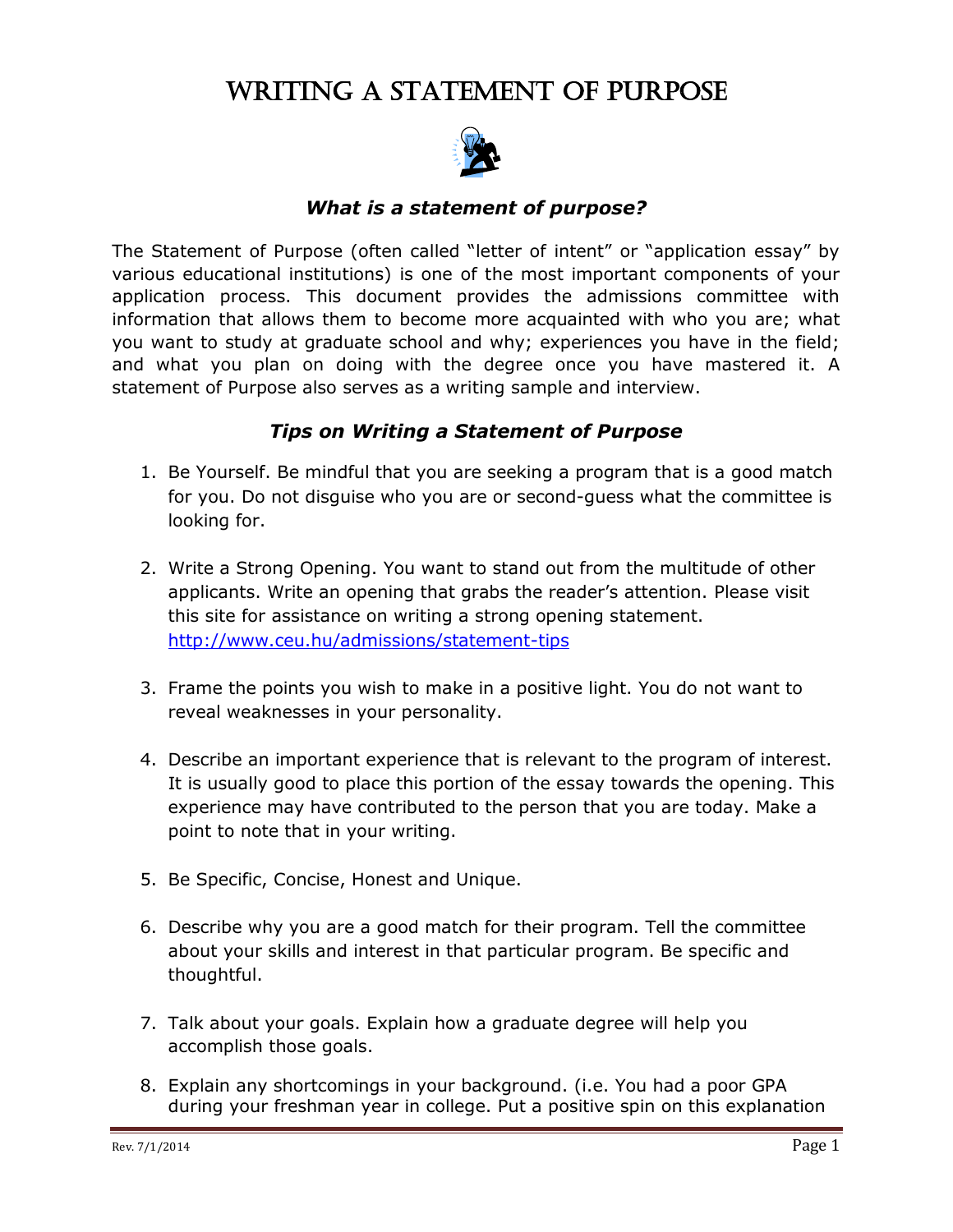and illuminate how your GPA has improved as you matured.)

When writing a Statement of Purpose, your thoughts and ideas can become quite overwhelming as you struggle to create an effective essay that captures who you are and why you are applying. The following advice is another friendly measure in helping you write that winning essay:

- Follow the Institution's instructions on how they want the Statement of Purpose to be written.
	- 1. Word Count
	- 2. Number of Pages
	- 3. Format (spacing, margins, font size, etc.)
- Examine samples written by other students who have submitted successful letters of intent. This will help you get a better understanding of the format. Of course, please do not copy their work. Write your own letter of intent. See samples at<http://www.essayedge.com/promo/samplework>
- Write a first draft. Read the questions again. Make sure that you have effectively answered the questions provided by the institution.
- Ask a professor, counselor or someone that you trust to read your first draft and provide any feedback on its content.
- Once you have received adequate feedback, make the necessary changes to your essay and prepare your final draft. The final draft should contain strong sentence variety and be free of spelling and grammatical errors. Please visit this link for assistance on writing your final draft. <http://www.essayedge.com/graduate/essayadvice/course/>
- Make sure that you have established your voice in your final draft. Your tone in the essay should reflect what is special, diverse, unique, or impressive about you.
- Save! Save! Save! Be sure to keep a backup file of your document. A portion of this essay may be useful for writing another letter of intent to another college or university. You definitely do not want to submit the same essay when applying to multiple schools**.**  $\bullet$

If you find that you are still having difficulties completing your Statement of Purpose, do not stress. Take a few days and put this task aside. You will find that other activities will jog your mind and creativity, providing you with ideas and content to incorporate into your paper. A Statement of Purpose requires time and thoughtfulness. You want to sell yourself to the committee and in order to do that you need to put your best foot forward. Be honest. Most importantly, be yourself.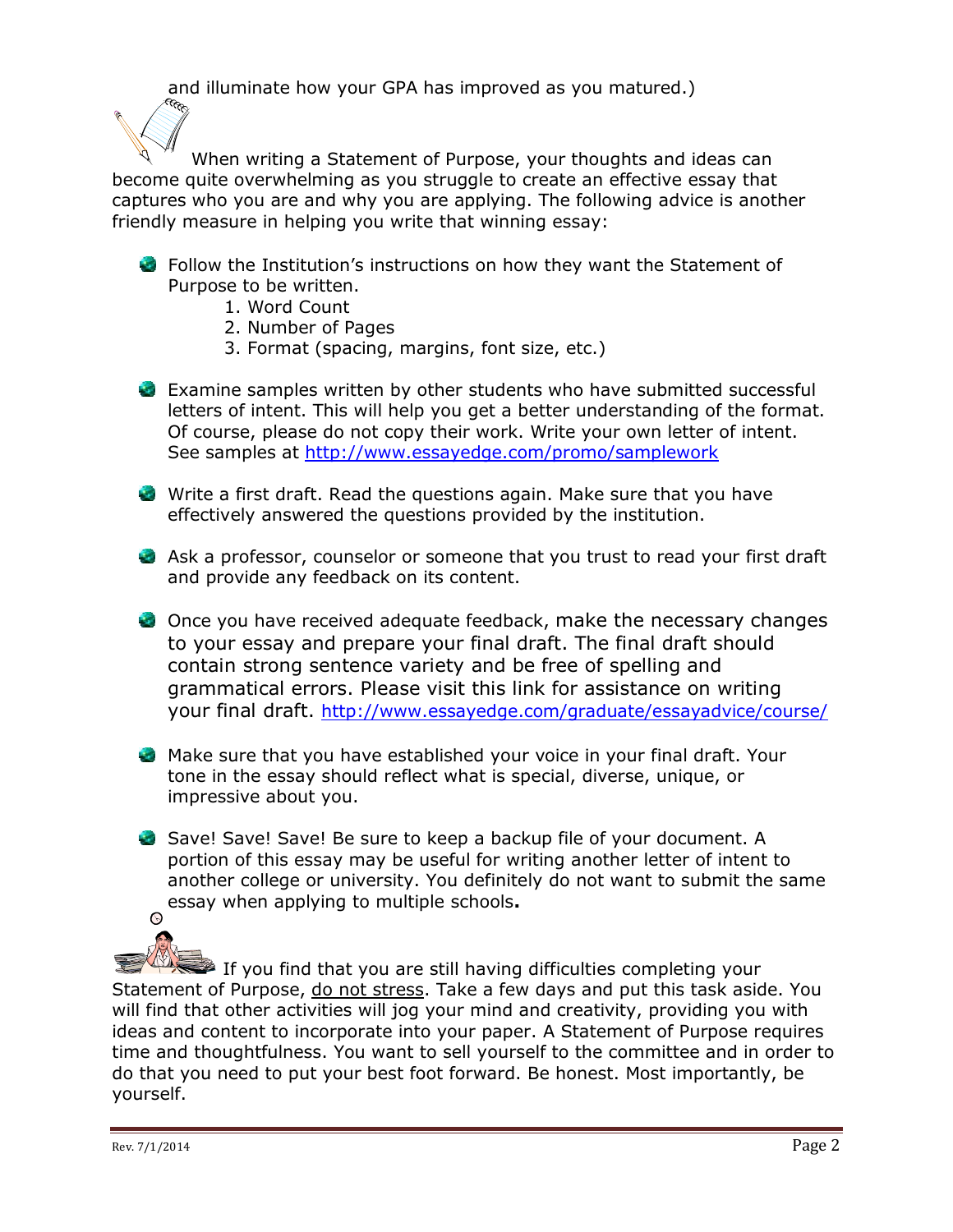## Things to Avoid When Writing a Statement of Purpose

- $\checkmark$  Errors, misspellings, poor English
- $\checkmark$  Submit a handwritten essay (unless requested)
- $\checkmark$  "Talk down" to your audience. Your audience does not need to have basic terminology defined for them. Be mindful that they are already experts in the program that you are applying for.
- $\checkmark$  Be too personal in your essay. Do not focus on deep personal problems or excuses for past performances or experiences.
- $\checkmark$  Be repetitive or too general in your statements.
- $\checkmark$  Criticize other school programs
- $\checkmark$  Use uncommon words that look like they came from a thesaurus.
- $\checkmark$  Write an autobiography. You want to give the committee a sense of who you are but they do not want to hear about your entire life story. Be specific and mindful of your personal details.
- $\checkmark$  Submit untruthful or irrelevant information in your essay.
- $\checkmark$  Plagiarism. You do not want to copy and submit another student's letter of intent.
- $\checkmark$  Be overly informal.

## General Formatting for a Statement of Purpose

We encourage the following:

- Maximum Page Length: 2 (do not exceed the limit)
- ◆ Double-spaced
- **♦ 1-inch Margins**
- Times New Roman 12 pt. Font (preferred)

Check with the department you are applying to for specific guidelines.